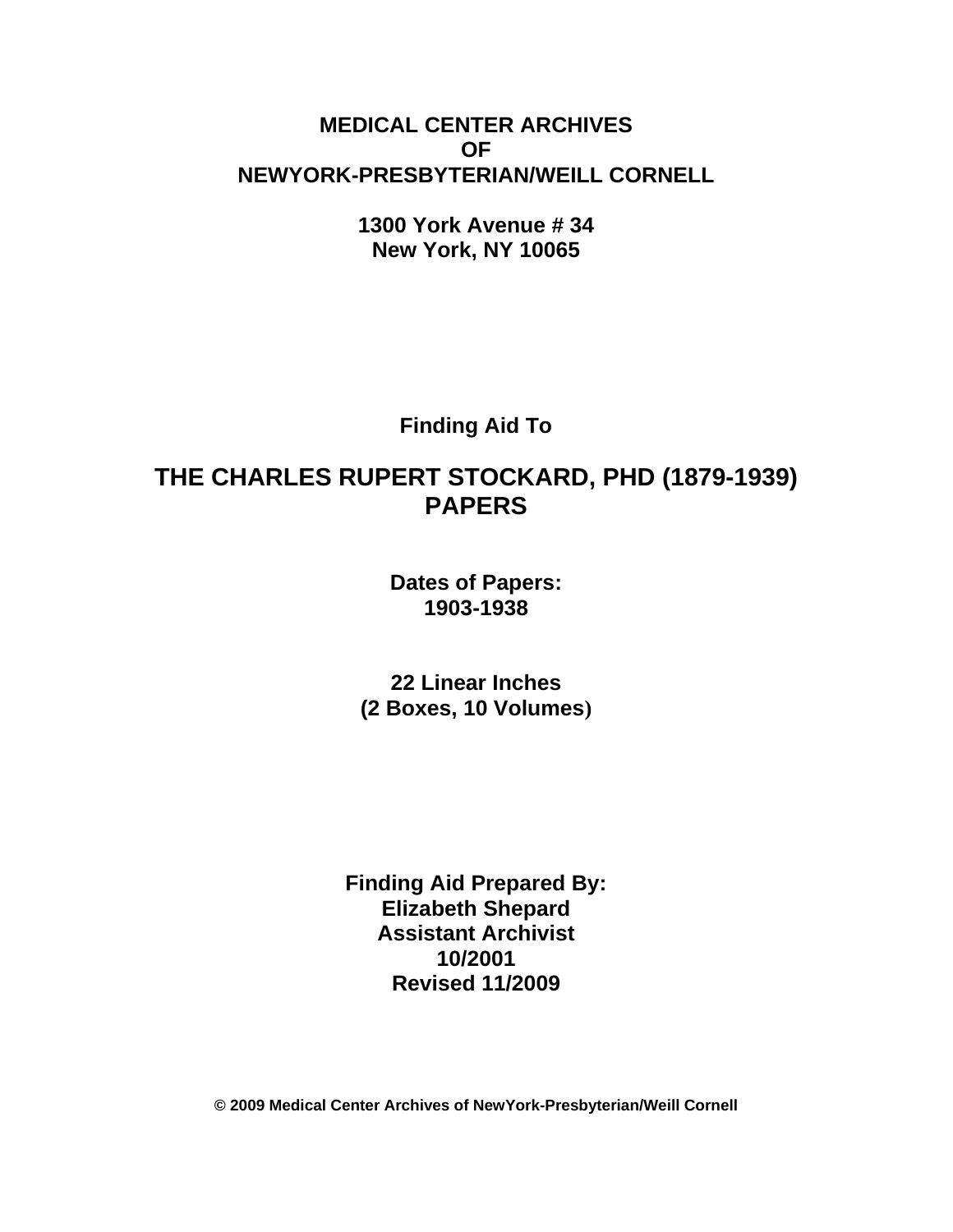# **NOTE OF PROVENANCE**

Dr. Stockard's daughter, Marie Louise Stockard Cullinan on June 12, 1990, donated the Charles Rupert Stockard Papers to the New York Weill Cornell Medical Center Archives. Additional materials were added from Marie Louise Cullinan's estate in 2009.

#### **BIOGRAPHICAL NOTE**

Charles Rupert Stockard, a pioneer in the fields of embryology and zoology, was born on February 27, 1879, in Washington County, Miss. He received a BS at the Mississippi Agricultural and Mechanical College in 1899 and a MS at the same school in 1901. At the same school he started his teaching career as an acting professor of Military Science and later at the Jefferson Military College. From there he went on to receive a PhD in Zoology at Columbia University in 1906. In 1922, he received a Doctor of Medicine Degree at Wurzburg, Germany.

His first faculty position at the Cornell University Medical College was as an Assistant in Embryology and Histology in 1906. In 1908, he was the Instructor of Comparative Morphology and in 1909 the Assistant Professor of Embryology and Experimental Morphology. By 1911, he was the Professor of Anatomy and the Head of the Department of Anatomy.

His early studies focused on fish embryology, birds, and botany. He was particularly interested in the development of the eye lens of fish and chick embryos.

Later he spent 13 years doing various studies on the effects of alcohol on germ cells, embryos and offspring. He did prove that alcohol had adverse affects on the offspring of male guinea pigs. He used over 100 guinea pigs. During his studies, he noticed that some of the guinea pigs had an extra toe. He did studies of the extra toe in guinea pigs and dogs and how this was inherited.

Other studies focused on the study of the origin of vascular endothelium and blood cells and the study of the origin of identical twins in humans and other animals.

He also worked with George Papanicolaou on the sexual cycle of guinea pigs. This proved useful to George Papanicolaou's studies on the female human sexual cycle through the study of vaginal smears.

His final 12 years of his life he was studying the premise that "the constitutional differences in humans may depend upon definite heredity patterns of the endocrine complex of the individual."\* For this study he established the Experimental Morphology Farm of Cornell University in Mohegan Lake, NY. At this farm he crossed bred hundreds of dogs to study "the inheritance of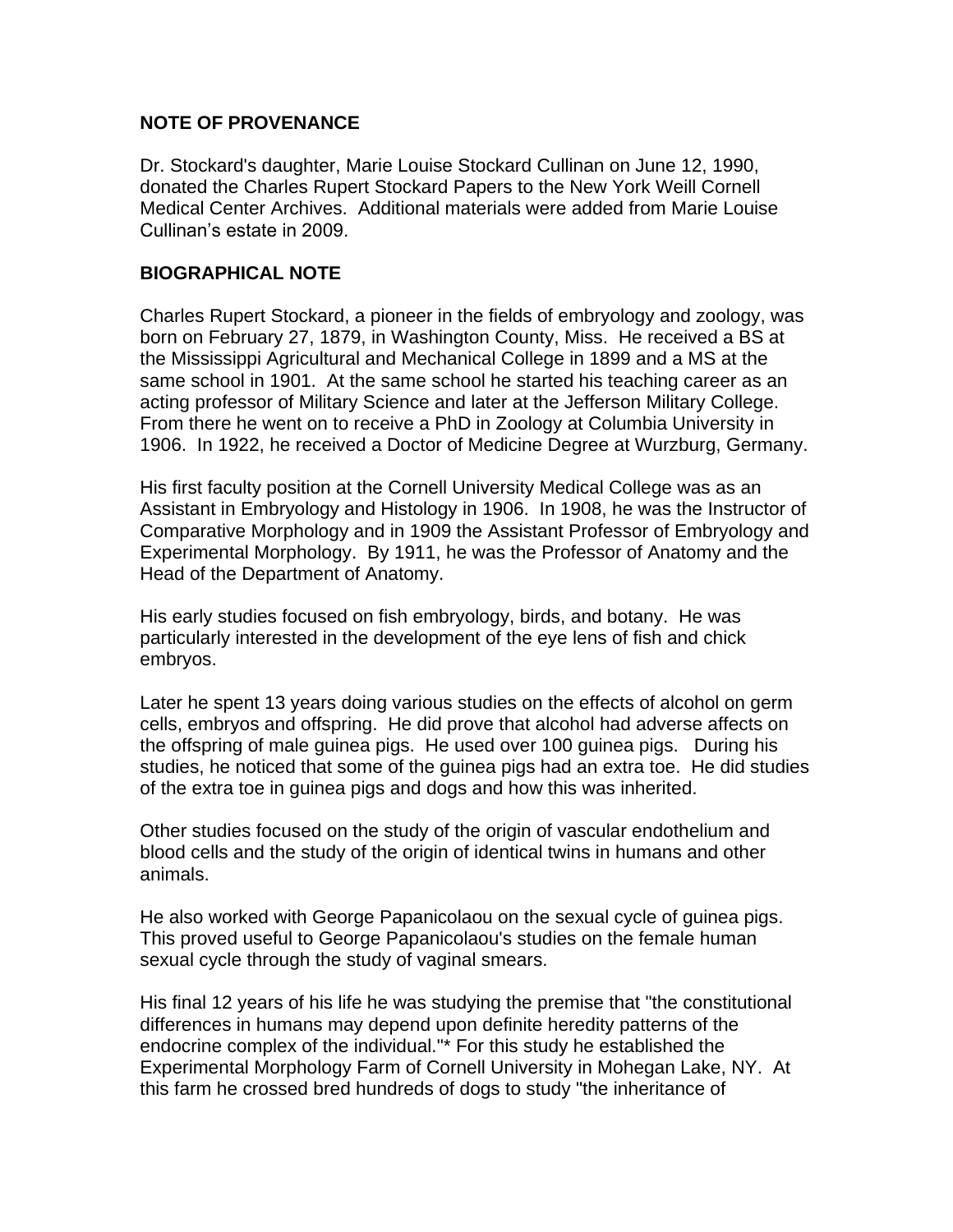morphological characters, behavior and instincts, and histological exams of the endocrine glands."\* Through this research he also advanced veterinary medicine in his treatment of canine distemper and rickets.

He died on April 7, 1939, after suffering a possible stroke at the age of 60.

\*"Charles Rupert Stockard." pp. 29-30 article found in the biography files.

# **SCOPE AND CONTENTS NOTE**

Charles Rupert Stockard Papers offers a comprehensive documentation of his pioneer medical research in the fields of embryology, morphology, zoology, veterinary medicine, and anatomy, 1904-1938. The collection is divided up into six series.

# **Series I: Publications: Reprints of Articles and Books, 1906-1936**

This series, arranged alphabetically, includes reprints of articles and books covering his pioneer research in the fields of embryology, morphology, zoology, veterinary medicine, and anatomy from 1906-1936. The articles include his famed studies in eyes of fish and chick embryos, the affect of alcohol on embryos, germ cells and offspring, and studies on physical inheritance. Also included is George Papanicolaou's **Sexual Cycle in the Human Female as Revealed by Vaginal Smears.** (1933). This study was influenced by Stockard's studies on the sexual cycle of guinea pigs.

# **Series II: Speeches, undated**

This series, arranged alphabetically by title, includes unpublished speeches to various unidentified medical institutions.

# **Series III: Correspondence, 1908-1938**

A small correspondence file, arranged alphabetically by subject, contains letters to Dr. Stockard from various people regarding professional lecture requests, membership activities, and visits, 1908-1938.

# **Series IV: Biographical Information, 1927-1939**

Memorials and biographies give background information about Dr. Stockard's life and his important contributions to the history and advancement of medicine in the early twentieth century.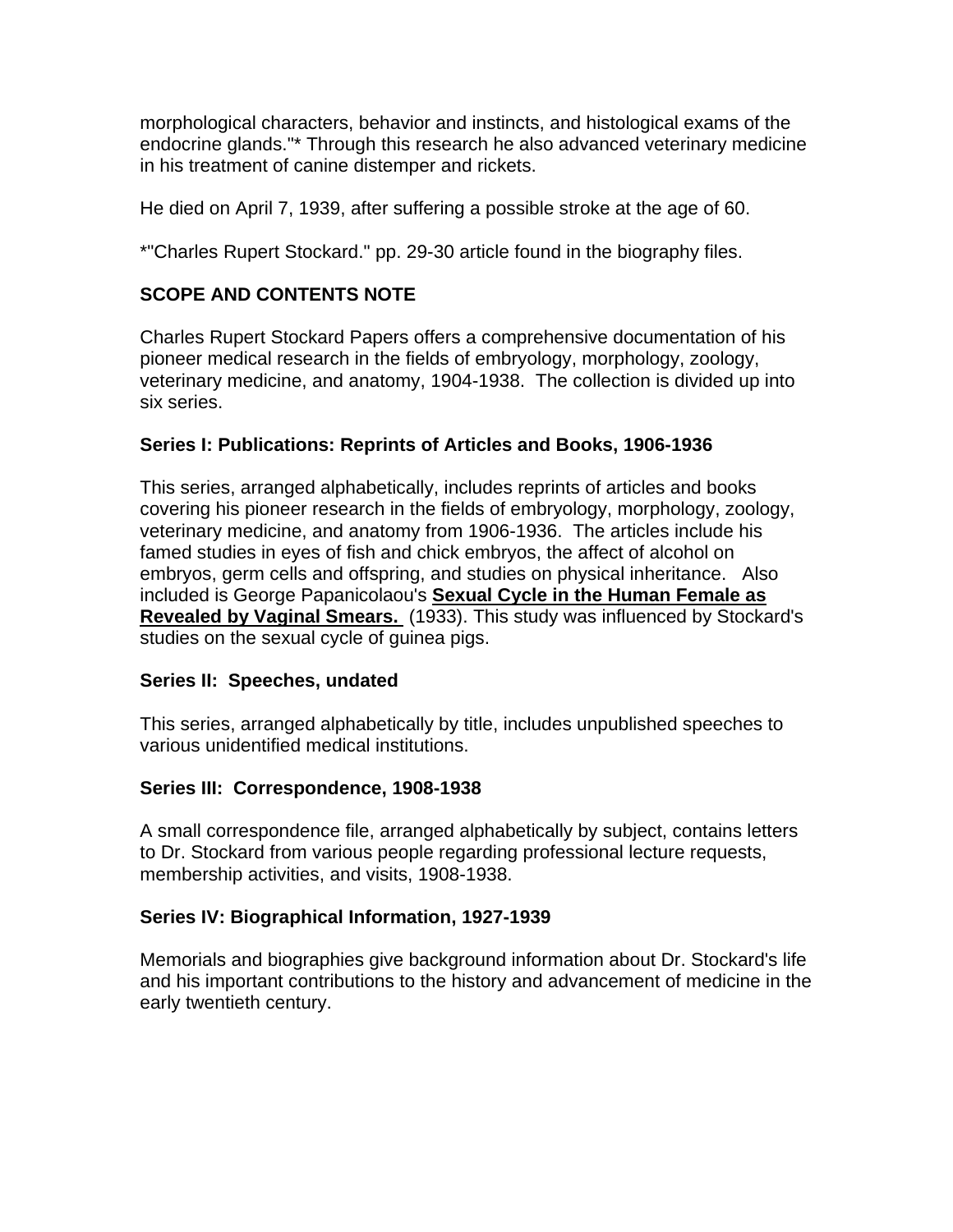# **Series V: Miscellaneous, 1903-1938**

This series, arranged alphabetically by subject, includes invitations and membership certificates, 1903-1938.

#### **Series VI: Photographs, 1920-1936**

This series, arranged alphabetically by subject, includes photographs of Charles Stockard, Rockefeller Institute, and the Marine Biological Laboratory in Woods Hole, MA, 1920-1936. These images were removed to the personal photographic collections. See photo catalog.

# **BOX AND FOLDER DESCRIPTION LIST**

# **BX/FLDESCRIPTION**

# **SERIES I: PUBLICATIONS-ARTICLE REPRINTS, 1906-1936 Arranged alphabetically by title**

Biology Papers, Vol I, 1906-1909, bound

Bound volume contains articles on his research on fish embryology, eye lens of fish embryos, nectar glands of plants, walking sticks (insect), frog eggs, woodpeckers, and Mississippi birds

# Biology Papers, Vol II, 1910-1913, bound

Bound volume contains articles on his research on eye lens of fish and chick embryos, influence of alcohol on mammal embryos and germ cells, tissue growth, and mammal embryology

Biology Papers, Vol III, 1914-1918, bound

Bound volume contains articles on his research on origin of blood in fish embryos, fish eggs, alcohol influence on mammal embryos, and guinea pig sexual cycle

# Biology Papers, Vol IV, 1919-1923, bound

Bound volume contains articles on his research on twins' embryology, armadillo embryology, guinea pig sexual cycle, modifications in body structure, human and mammal embryology, vertebra eye, inherited deficiencies of sense of smell, and centennial celebrations of medical training in the USA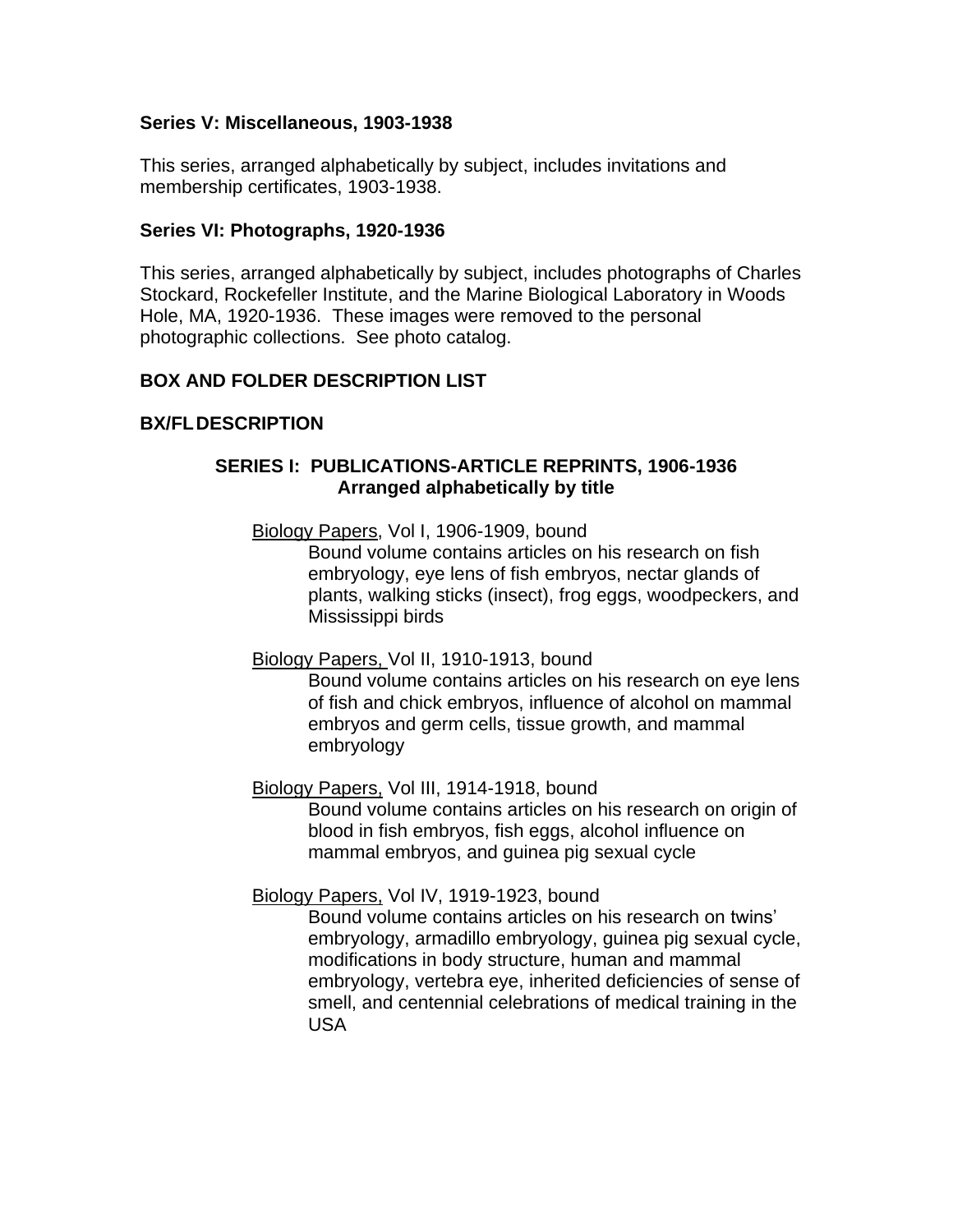|          | Biology Papers, Vol V, 1924-1929, bound<br>Bound volume contains articles and lectures on constructive<br>medicine, inheritance and its relationship to disease, cattle<br>sexual glands, constitution and type and relation to disease,<br>medical education, physical inheritance, hormones,<br>rejuvenation, canine rickets, alcohol and its biological<br>effects, and morphology |
|----------|---------------------------------------------------------------------------------------------------------------------------------------------------------------------------------------------------------------------------------------------------------------------------------------------------------------------------------------------------------------------------------------|
| 1/1      | "Biological Science," n.d.                                                                                                                                                                                                                                                                                                                                                            |
| on shelf | Development of Artificially Produced Cyclopean Fish-The<br>Magnesium Embryo, n.d.                                                                                                                                                                                                                                                                                                     |
| 1/2      | "An Experimental Study of the Origin of Blood and Vascular<br>Endothelrum in the Telost Embryo," 1915                                                                                                                                                                                                                                                                                 |
| 1/3      | "The Mechanism of Heredity," n.d.                                                                                                                                                                                                                                                                                                                                                     |
| 1/4      | "The Presence of A Factorial Basis for Characters Lost in Evolution:<br>The Atavistic Reappearance of Digits in Mammals," 1930                                                                                                                                                                                                                                                        |
| 1/5      | "Oestrus and Ovulation," 1936                                                                                                                                                                                                                                                                                                                                                         |
| 1/6      | "Sexual Cycle in the Human Female as Revealed by Vaginal<br>Smears." By George Papanicolaou, 1933                                                                                                                                                                                                                                                                                     |
| 1/7      | "The Spirit of the Laboratory," 1937                                                                                                                                                                                                                                                                                                                                                  |
|          | SERIES I: PUBLICATIONS-BOOKS, 1915-1933<br>Arranged alphabetically by author                                                                                                                                                                                                                                                                                                          |
|          | Marine, David et al. De Lamar Lectures 1925-1926. (Johns<br>Hopkins University) Baltimore: Williams & Wilkins, 1927.<br>(includes Stockard speech on the "Constitutional Types in<br>Relation to Disease.")                                                                                                                                                                           |
|          | Stockard, Charles. An Experimental Analysis of the Origin of<br><b>Blood and Vascular Endothelium. Philadelphia: Wistar</b><br>Institute, 1915.                                                                                                                                                                                                                                       |
|          | Stockard, Charles. Genetic and Endocrinic Basis for<br>Differences in Form and Behavior. Philadelphia: Wistar<br>Institute, 1941.                                                                                                                                                                                                                                                     |
|          | Stockard, Charles. The Physical Basis of Personality. New<br>York: W. W. Norton & Co., 1931.                                                                                                                                                                                                                                                                                          |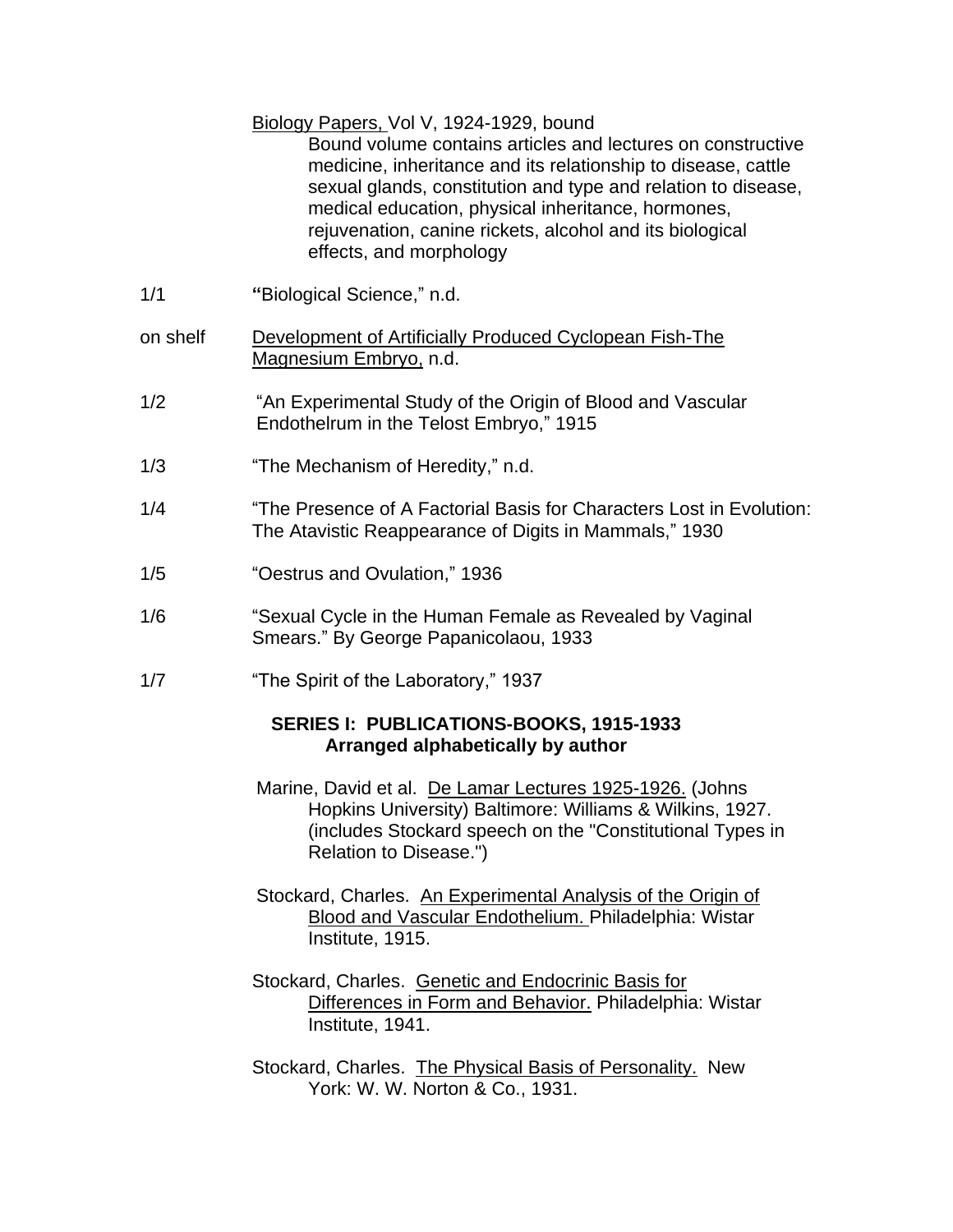# Wilson, Frank et al. The Distribution of the Currents of Action and of Injury Displayed by Heart Muscle and Other Excitable Tissue. Ann Arbor: University of Michigan, 1933.

# **SERIES II: SPEECHES, no dates**

Arranged alphabetically by title

| 1/8  | "Happiness and Freedom," unpublished address for I. I. & G. in<br>Columbus, n.d.                                                                              |
|------|---------------------------------------------------------------------------------------------------------------------------------------------------------------|
| 1/9  | "How Does Medicine Advance?" unpublished address to an<br>unidentified medical school in Georgia, n.d.                                                        |
| 1/10 | "Individual as a Product of Heredity and Environment,"<br>unpublished Lecture, n.d.                                                                           |
| 1/11 | "The Place of Technical Education in America: Applied Science,"<br>unpublished speech for V. P. I. Semi-Centennial Celebration,<br>n.d.                       |
| 1/12 | "The Problem of Development in Adult Constitution," published<br>address to Dedication of the Medical School Building at the<br>University of Virginia, 1929. |
| 1/13 | "Welcoming Address," unpublished address for an unidentified<br>medical school, n.d.                                                                          |
|      | SERIES III: CORRESPONDENCE, 1908-1937<br>Arranged alphabetically by subject                                                                                   |
|      | Correspondence by various people to Dr. Stockard                                                                                                              |
| 1/14 | re. lecture requests, 1936-1937.                                                                                                                              |
| 1/15 | re. membership to various professional organizations,<br>1000, 1027                                                                                           |

- 1908-1937 1/16 re, references, 1903
- 1/17 re: visits, 1927-1935.